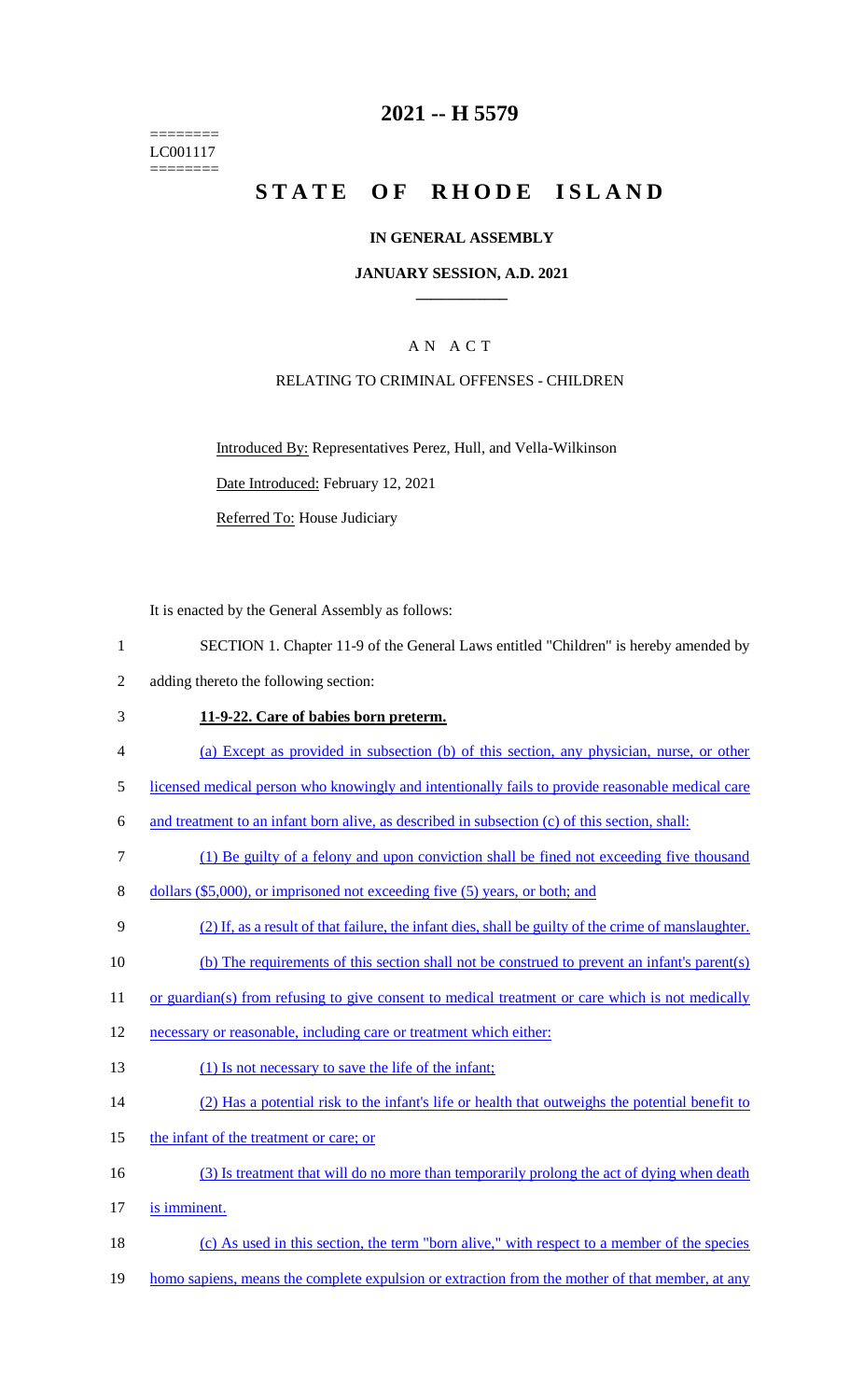- 1 stage of development, who after such expulsion or extraction breathes or has a beating heart,
- 2 pulsation of the umbilical cord, or definite movement of voluntary muscles, regardless of whether
- 3 the umbilical cord has been cut, and regardless of whether the expulsion or extraction occurs as a
- 4 result of natural or induced labor, cesarean section, or by any other means.
- 5 SECTION 2. This act shall take effect upon passage.

 $=$ LC001117 ========